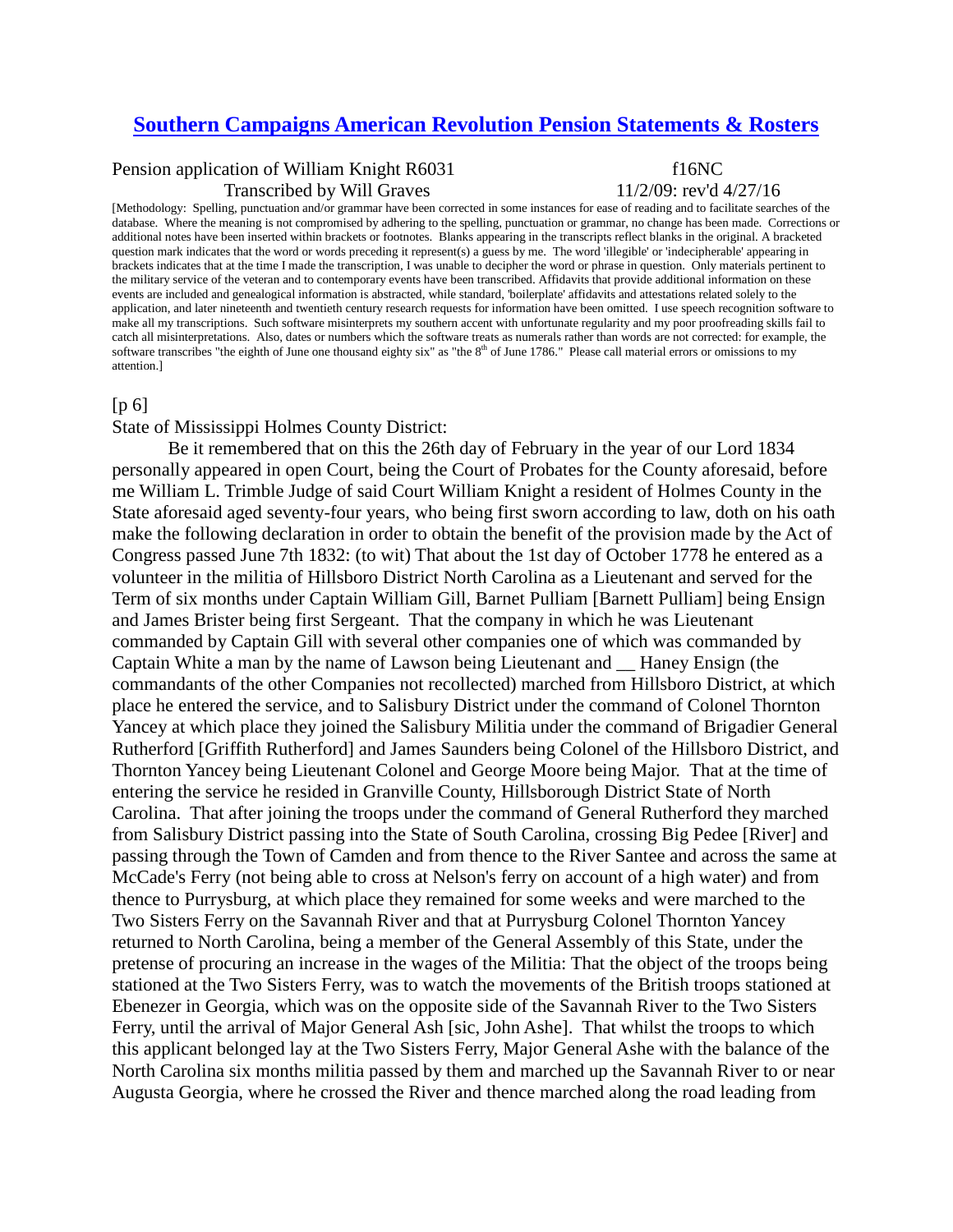Augusta to Savannah to Brier Creek at which place General Ashe was defeated by the British troops [Battle of Briar Creek, March 3, [1](#page-1-0)779]. $^1$  That the troops to which he belonged had received orders to join General Ashe at Brier Creek and arrived at Mathews Bluff on the Savannah River on the same evening of General Ashe's defeat. That a portion of the troops to which he belonged had crossed the River when General Ashe came himself and ordered the troops under General Rutherford that had passed the River to recross and retreat. That from there they returned to their old encampment at the Two Sisters Ferry -- from thence to the White House on Black Swamp and from thence went home after being duly discharged. The applicant further states that whilst the troops to which he belonged lay at Purrysburg sometime in the spring of 1779 as well as he recollects Jasper & Newton went to Ebenezer in Georgia and on return from thence at Spa's Spring a few miles from Savannah they rescued a Mr. Jones & his wife & little boy and brought them into Purrysburg where the applicant saw them on their arrival. The Applicant further states that during the term of service performed as aforesaid he was not employed in any civil pursuit. That he obtained a commission as Lieutenant from Brigadier General Butler [John Butler] of Hillsboro District North Carolina and that he also received a discharge from his Captain William Gill, which he had received from the Commanding Officer, both of which were burned by accident in Granville County North Carolina. The Applicant further states that he knows of no living witness by whom he can prove in detail from his own personal knowledge the services of the applicant or any circumstance connected there with that would have a tendency to throw light on the transaction. That he was not engaged in any battle - - And that he hereby relinquishes every claim whatever to a pension or annuity, except the present and he declares that his name is not on the Pension Roll of any agency in any State. The Applicant further states that he was born in Granville County State of North Carolina in the year 1758. He further states that there is a record of his age in a Bible in Sumner County Tennessee in possession of his daughter which he copied from his Father's Bible. He further states that he was living in Granville County North Carolina when called into service. That in 1804 he left North Carolina and went to the State of Tennessee, Sumner County where he lived about 16 years. Since which time he has resided in the State of Mississippi -- that he entered the service as a volunteer and that the officers with whom he served are stated in the foregoing part of the his declaration. That he received a commission as a Lieutenant as before stated, signed by Brigadier General Butler and that it was destroyed as before stated and that he also states the names of the following persons (to wit) Humphreys Scroggins, Archibald H. Green, Thomas C. Rayner who will testify as to his veracity and their belief of his services as a soldier of the revolution. Sworn to & subscribed before me the day and year aforesaid.

S/ William Knight<br>William Knight

Interrogatories propounded by the Court to the above named Applicant.

Q Where and in what year were you born? Answer. I was born in Granville County in the State of North Carolina in the year 1758

Q. Have you any record of your age and if so where is it? Answer. I have in Sumner County Tennessee.

<span id="page-1-0"></span> <sup>1</sup> <http://www.myrevolutionarywar.com/battles/790304-briar-creek/>